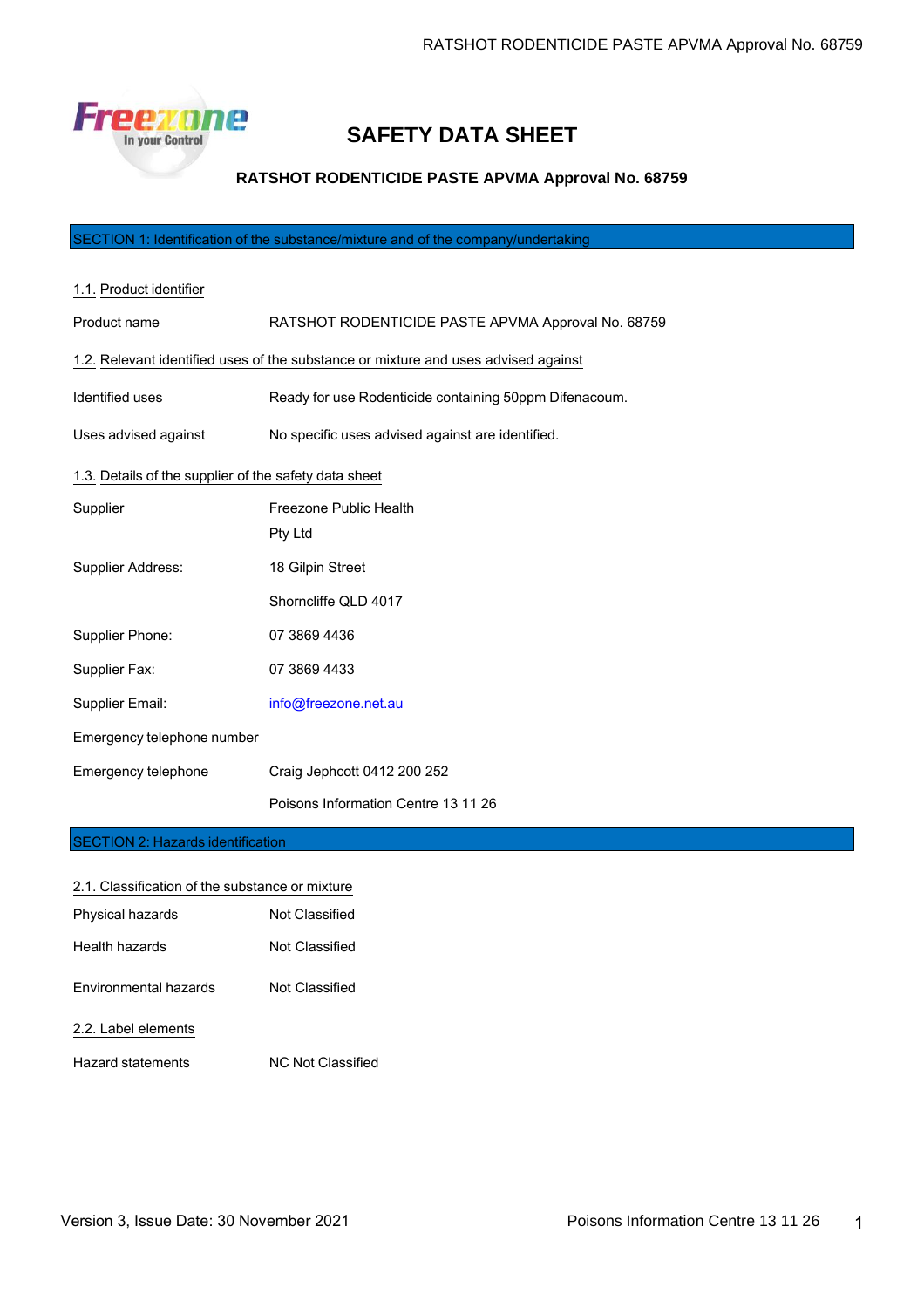# RATSHOT RODENTICIDE PASTE APVMA Approval No. 68759

| Precautionary statements | P <sub>102</sub> Keep out of reach of children.                                 |
|--------------------------|---------------------------------------------------------------------------------|
|                          | P103 Read label before use.                                                     |
|                          | P220 Keep / Store away from foodstuffs, beverages and animal feeding stuffs.    |
|                          | P262 Do not get on skin.                                                        |
|                          | P270 Do not eat, drink or smoke when using this product.                        |
|                          | P273 Avoid release to the environment.                                          |
|                          | P280 Wear protective gloves [Professional users].                               |
|                          | P301 + P310 IF SWALLOWED: Immediately call a POISON CENTER or doctor/physician. |
|                          | P404 Store in a closed container.                                               |
|                          | P405 Store locked up.                                                           |
|                          | P501 Dispose of contents/container in accordance with local regulations.        |

# 2.3. Other hazards

This product does not contain any substances classified as PBT or vPvB.

SECTION 3: Composition/information on ingredients

# 3.1. Substances

## Synonym

| $< 0.1\%$                |
|--------------------------|
| EC number: 203-868-0     |
|                          |
|                          |
|                          |
|                          |
|                          |
|                          |
| 0.005%                   |
| EC number: 259-978-4     |
| M factor (Chronic) = $1$ |
|                          |
|                          |
|                          |
|                          |
|                          |
|                          |
|                          |
|                          |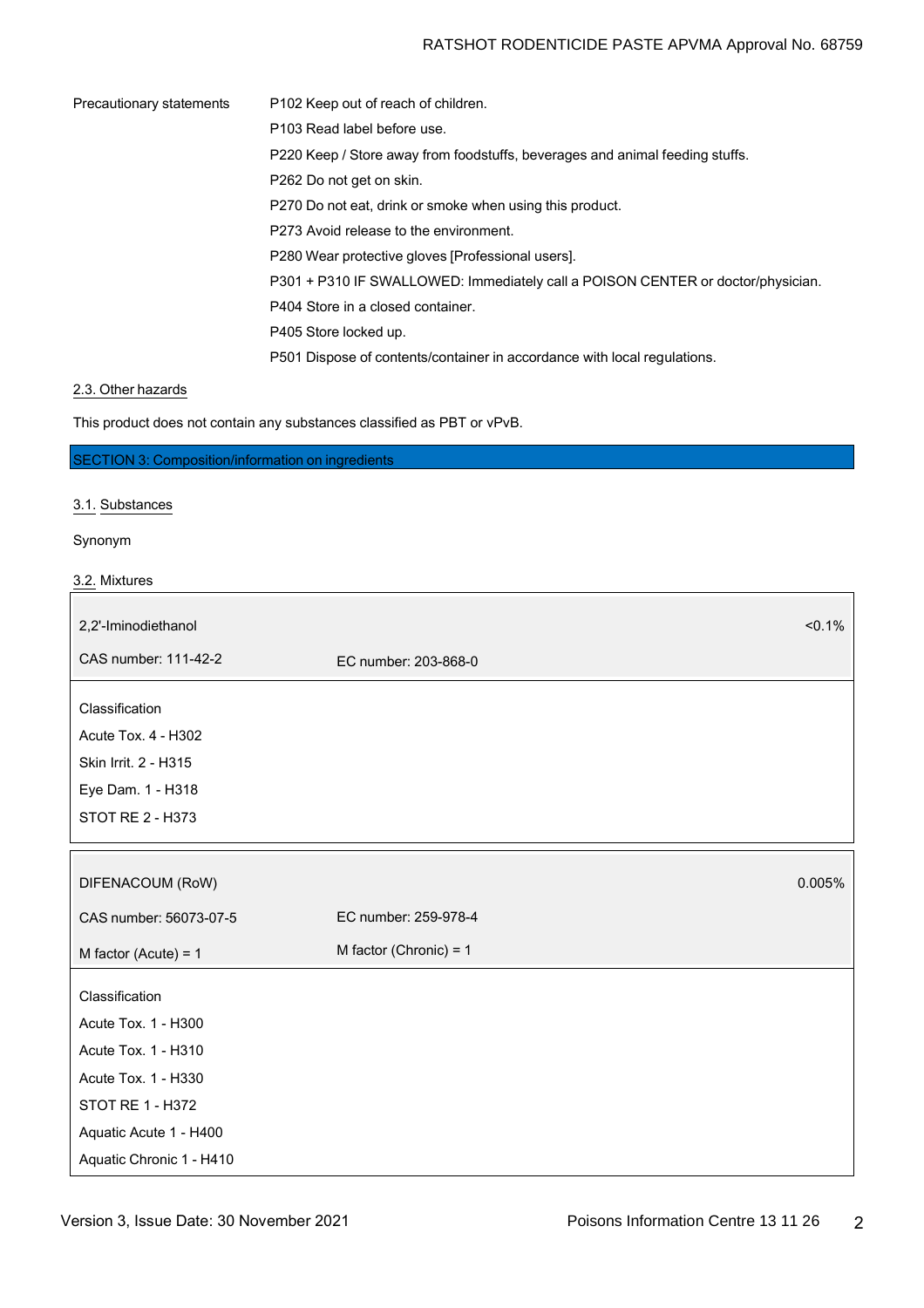| Denatonium Benzoate      | $0.001\%$            |
|--------------------------|----------------------|
| CAS number: 3734-33-6    | EC number: 223-095-2 |
| Classification           |                      |
| Acute Tox. 4 - H332      |                      |
| Skin Irrit. 2 - H315     |                      |
| Eye Dam. 1 - H318        |                      |
| Aquatic Chronic 3 - H412 |                      |

The full text for all hazard statements is displayed in Section 16.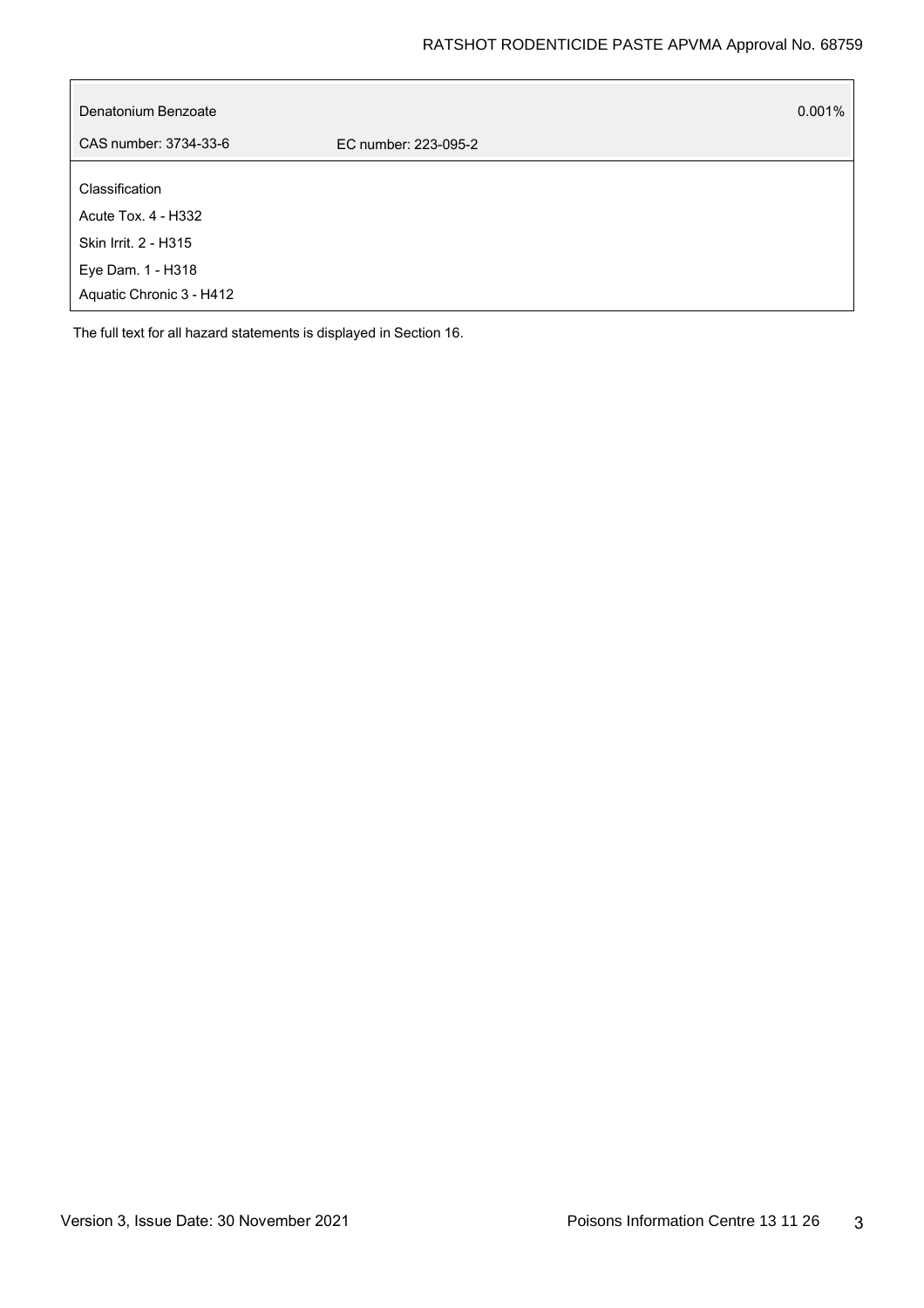# SECTION 4: First aid measures

# 4.1. Description of first aid measures

| General information        | In case of accident or if you feel unwell, seek medical advice immediately (show the label                          |
|----------------------------|---------------------------------------------------------------------------------------------------------------------|
|                            | where possible). Advice for Medical Doctors: Difenacoum is an indirect anti-coagulant.                              |
|                            | Phytomenadione, Vitamin K, is antidotal. Determin prothrombin time not less than 18 hours                           |
|                            | after consumption. If elevated, administer Vitamin K1 until prothrombin time normalises.                            |
|                            | Continue determination of prothrombin time for two weeks after withdrawal of antidote and                           |
|                            | resume treatment if elevation occurs in that time.                                                                  |
| Inhalation                 | Due to the physical nature of this product, exposure by this route is unlikely. IF INHALED:                         |
|                            | Move affected person to fresh air and keep warm and at rest in a position comfortable for                           |
|                            | breathing. Get medical attention if symptoms are severe or persist.                                                 |
| Ingestion                  | Rinse mouth thoroughly with water. Do not induce vomiting. Get medical attention<br>immediately.                    |
| Skin contact               | May cause irritation to susceptible persons. Immediately take off all contaminated clothing.                        |
|                            | Wash skin thoroughly with soap and water. Get medical attention if symptoms are severe or<br>persist after washing. |
| Eye contact                | May cause eye irritation to susceptible persons. Rinse immediately with plenty of water and<br>seek medical advice. |
| Protection of first aiders | First aid personnel should wear appropriate protective equipment during any rescue.                                 |
|                            | 4.2. Most important symptoms and effects, both acute and delayed                                                    |
| General information        | The severity of the symptoms described will vary dependent on the concentration and the<br>length of exposure.      |
| Inhalation                 | Unlikely to present an inhalation hazard. If symptoms develop move the exposed person to                            |
|                            | fresh air. Immediately obtain medical advice.                                                                       |
| Ingestion                  | Rinse mouth. Do NOT induce vomiting. Call a doctor immediately.                                                     |
| Skin contact               | May cause irritation.                                                                                               |
| Eye contact                | May be slightly irritating to eyes.                                                                                 |
|                            | 4.3. Indication of any immediate medical attention and special treatment needed                                     |
|                            |                                                                                                                     |

Notes for the doctor Treat symptomatically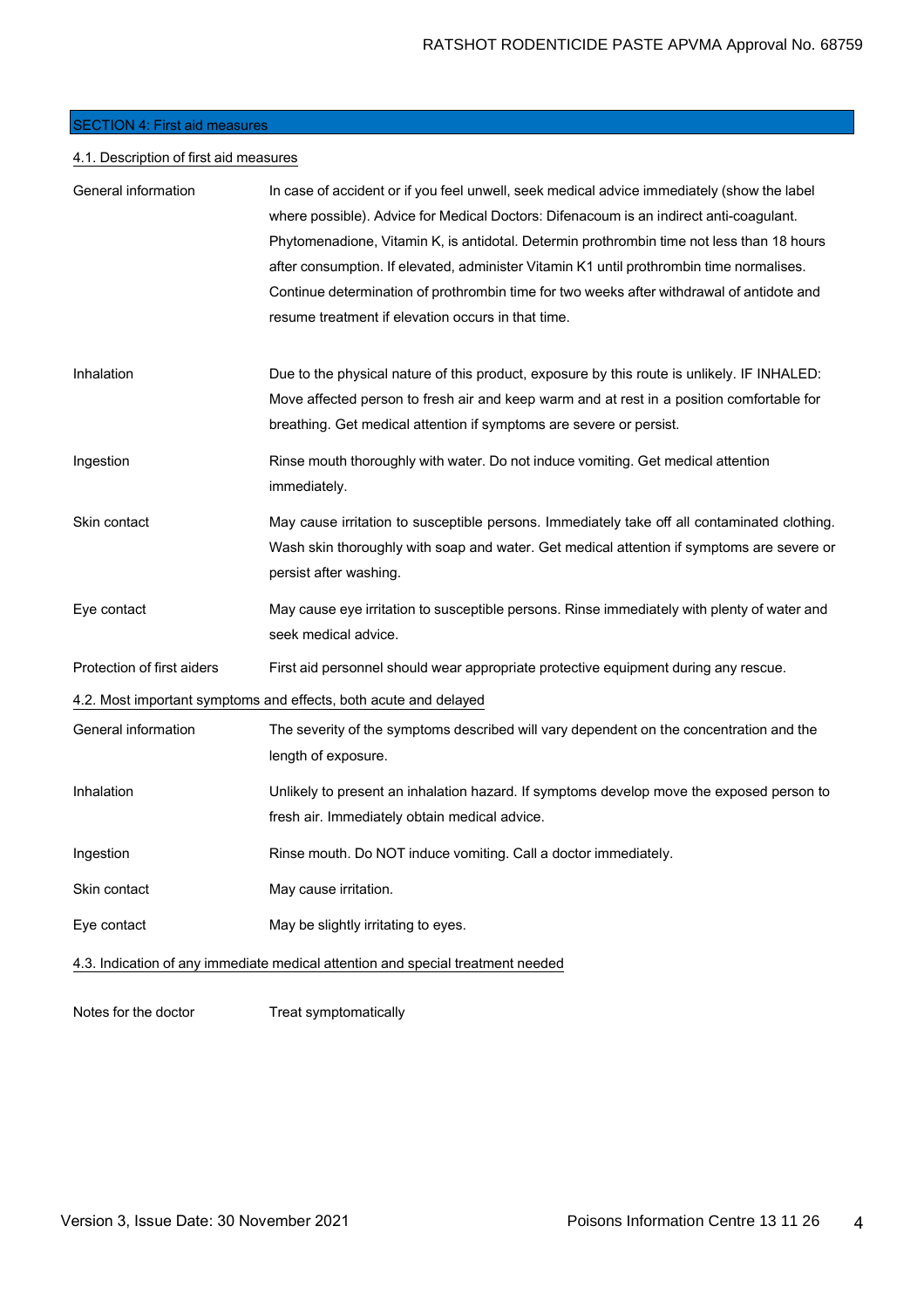#### **SECTION 5: Firefighting measures**

| 5.1. Extinguishing media                                   |                                                                                                                                                                                                                                                                                            |
|------------------------------------------------------------|--------------------------------------------------------------------------------------------------------------------------------------------------------------------------------------------------------------------------------------------------------------------------------------------|
| Suitable extinguishing media                               | The product is not flammable. Extinguish with alcohol-resistant foam, carbon dioxide, dry<br>powder or water fog. Use fire-extinguishing media suitable for the surrounding fire.                                                                                                          |
| Unsuitable extinguishing<br>media                          | Do not use water jet as an extinguisher, as this will spread the fire.                                                                                                                                                                                                                     |
| 5.2. Special hazards arising from the substance or mixture |                                                                                                                                                                                                                                                                                            |
| Specific hazards                                           | None known.                                                                                                                                                                                                                                                                                |
| Hazardous combustion<br>products                           | Thermal decomposition or combustion products may include the following substances:<br>Harmful gases or vapours.                                                                                                                                                                            |
| 5.3. Advice for firefighters                               |                                                                                                                                                                                                                                                                                            |
| Protective actions during<br>firefighting                  | Avoid breathing fire gases or vapours. Evacuate area. Cool containers exposed to heat with<br>water spray and remove them from the fire area if it can be done without risk. Cool containers<br>exposed to flames with water until well after the fire is out.                             |
| Special protective equipment<br>for firefighters           | Wear positive-pressure self-contained breathing apparatus (SCBA) and appropriate protective<br>clothing. Firefighter's clothing conforming to European standard EN469 (including helmets,<br>protective boots and gloves) will provide a basic level of protection for chemical incidents. |
| SECTION 6: Accidental release measures                     |                                                                                                                                                                                                                                                                                            |

#### SECTION 6: Accidental release measures

6.1. Personal precautions, protective equipment and emergency procedures

Personal precautions Wear protective clothing as described in Section 8 of this safety data sheet.

#### 6.2. Environmental precautions

Environmental precautions Avoid discharge into drains or watercourses or onto the ground.

### 6.3. Methods and material for containment and cleaning up

Methods for cleaning up Wear protective clothing as described in Section 8 of this safety data sheet. Clear up spills immediately and dispose of waste safely. Collect spillage with a shovel and broom, or similar and reuse, if possible. Collect and place in suitable waste disposal containers and seal securely. Flush contaminated area with plenty of water. Wash thoroughly after dealing with a spillage. For waste disposal, see Section 13.

#### 6.4. Reference to other sections

Reference to other sections For personal protection, see Section 8. See Section 11 for additional information on health hazards. See Section 12 for additional information on ecological hazards. For waste disposal, see Section 13.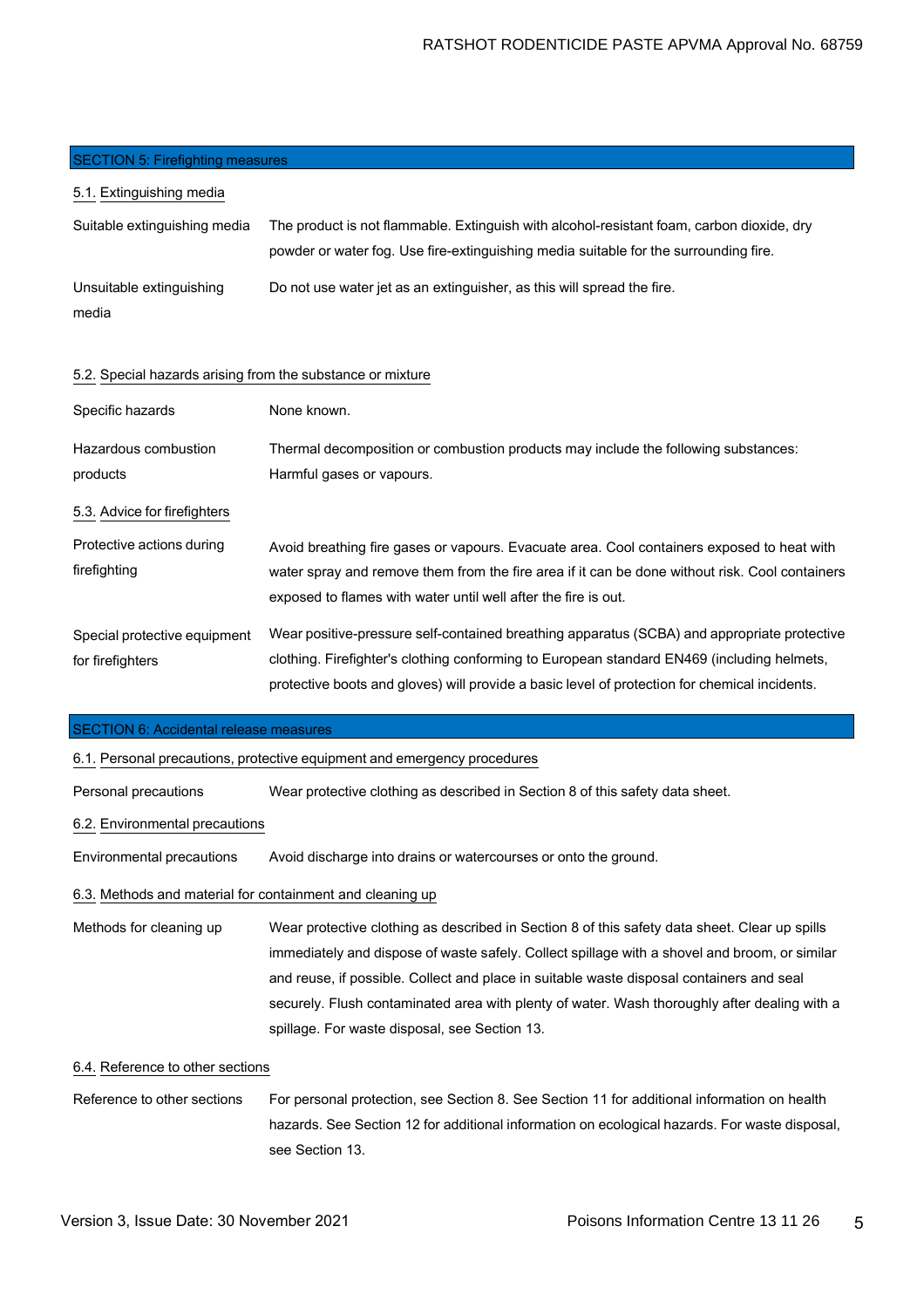#### SECTION 7: Handling and storage

#### 7.1. Precautions for safe handling

| Usage precautions                                       | As the product is a paste it is unlikely to produce dust. Read and follow manufacturer's         |
|---------------------------------------------------------|--------------------------------------------------------------------------------------------------|
|                                                         | recommendations. Wear protective clothing as described in Section 8 of this safety data          |
|                                                         | sheet. Keep away from food, drink and animal feeding stuffs. Keep container tightly sealed       |
|                                                         | when not in use.                                                                                 |
| Advice on general                                       | Wash promptly if skin becomes contaminated. Take off contaminated clothing. Wash                 |
| occupational hygiene                                    | contaminated clothing before reuse. Wash after use and before eating, smoking and using the      |
|                                                         | toilet.                                                                                          |
|                                                         | 7.2. Conditions for safe storage, including any incompatibilities                                |
| Storage precautions                                     | Keep out of the reach of children. Keep away from food, drink and animal feeding stuffs. Keep    |
|                                                         | only in the original container. Keep container tightly closed, in a cool, well ventilated place. |
|                                                         | Protect containers from damage. Keep away from oxidising materials, heat and flames.             |
| Storage class                                           | Unspecified storage.                                                                             |
| 7.3. Specific end use(s)                                |                                                                                                  |
| Specific end use(s)                                     | The identified uses for this product are detailed in Section 1.2.                                |
| Usage description                                       | Ready to use rodenticide containing 50 ppm Difenacoum.                                           |
| <b>SECTION 8: Exposure controls/Personal protection</b> |                                                                                                  |

# 8.1. Control parameters

## Occupational exposure limits

Propane-1,2-diol (Propane-1,2-diol Particulates) WEL 8-Hr limit mg/M3: 10 Propane-1,2-diol (Propane-1,2-diol total vapour and particulates) WEL 8-Hr limit ppm: 150 WEL 8Hr limit mg/M3: 474

Flour WEL 8-Hr limit mg/M3: 10 WEL 15 min limit mg/M3: 30

#### 8.2. Exposure controls

Appropriate engineering Provide adequate ventilation.

```
controls
```
- Personal protection Keep away from food stuffs.
- Eye/face protection **Avoid contact with eyes.**
- Hand protection Suitable chemical resistant gloves are recommended for professional users.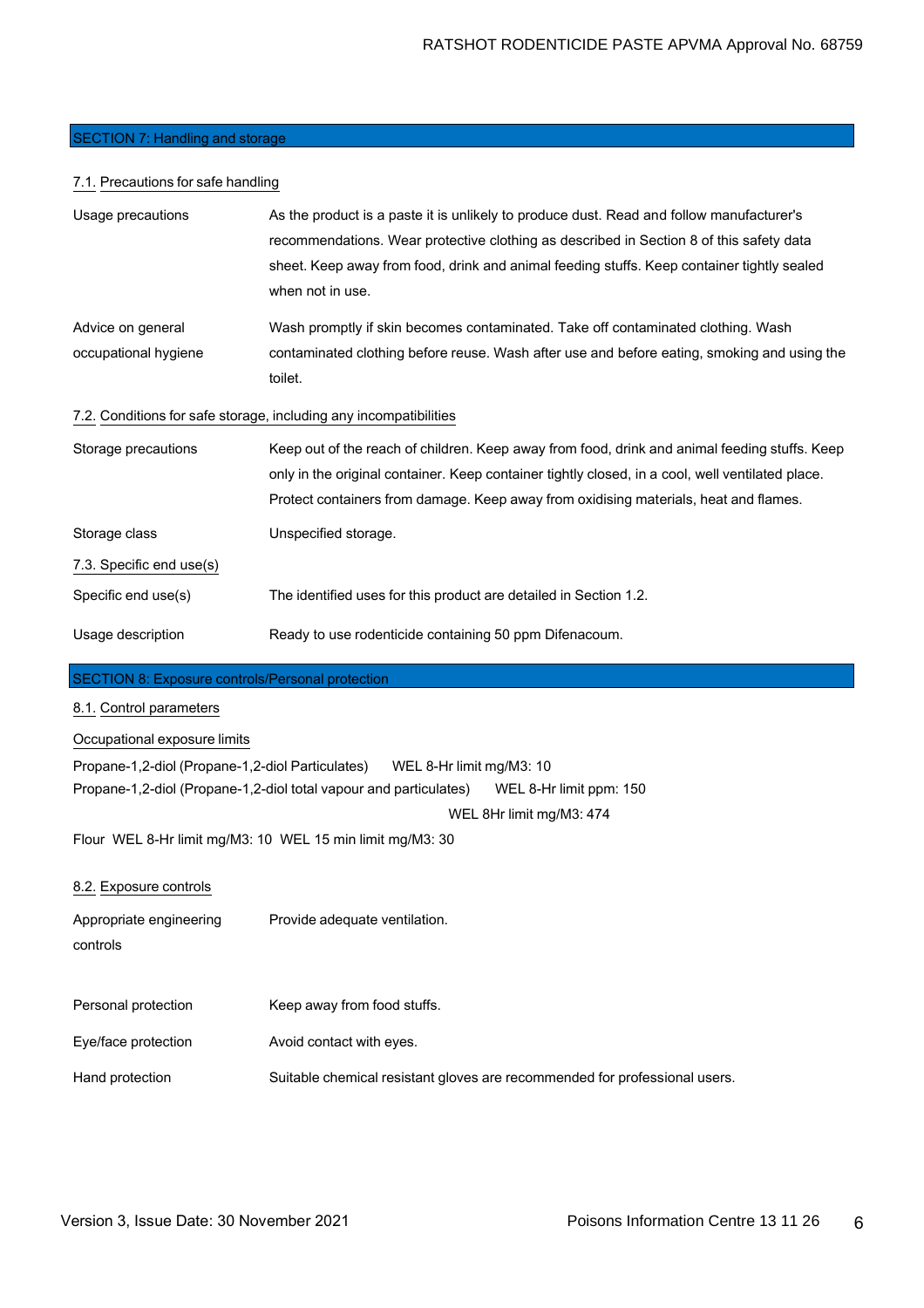| Other skin and body    | Personal protective equipment for the body should be selected based on the task being     |
|------------------------|-------------------------------------------------------------------------------------------|
| protection             | performed and the risks involved.                                                         |
|                        |                                                                                           |
| Hygiene measures       | Wash hands thoroughly after handling. Do not eat, drink or smoke when using this product. |
|                        | Wash contaminated clothing before reuse.                                                  |
| Respiratory protection | Provide adequate ventilation.                                                             |
| Environmental exposure | Keep container tightly sealed when not in use. Avoid release to the environment.          |
| controls               |                                                                                           |

# SECTION 9: Physical and chemical properties

| 9.1. Information on basic physical and chemical properties |                           |  |
|------------------------------------------------------------|---------------------------|--|
| Appearance                                                 | Paste.                    |  |
| Colour                                                     | Blue.                     |  |
| Odour                                                      | Characteristic.           |  |
| Odour threshold                                            | No information available. |  |
| рH                                                         | No information available. |  |
| Melting point                                              | Not relevant.             |  |
| Initial boiling point and range                            | No information available. |  |
| Flash point                                                | No information available. |  |
| Evaporation rate                                           | No information available. |  |
| Evaporation factor                                         | No information available. |  |
|                                                            |                           |  |
| Flammability (solid, gas)                                  | combustible               |  |
| Upper/lower flammability or<br>explosive limits            | No information available. |  |
| Other flammability                                         | No information available. |  |
| Vapour pressure                                            | Not relevant.             |  |
| Vapour density                                             | Not relevant.             |  |
| Relative density                                           | No information available. |  |
| Bulk density                                               | No information available. |  |
| Solubility(ies)                                            | No information available. |  |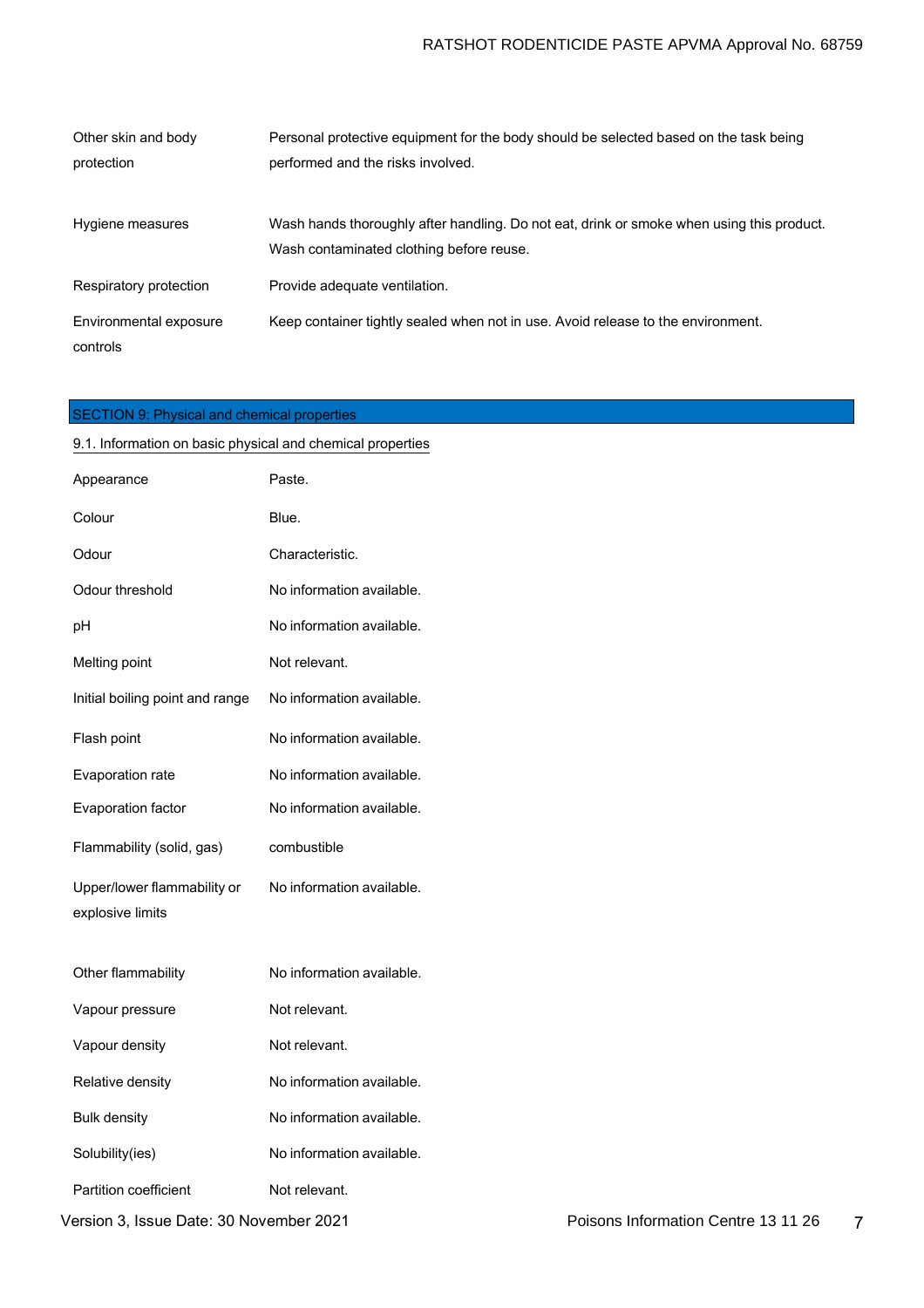| No information available.       |
|---------------------------------|
| No information available.       |
| No information available.       |
| Not considered to be explosive. |
| Not considered to be explosive. |
|                                 |

Oxidising properties Not oxidising.

9.2. Other information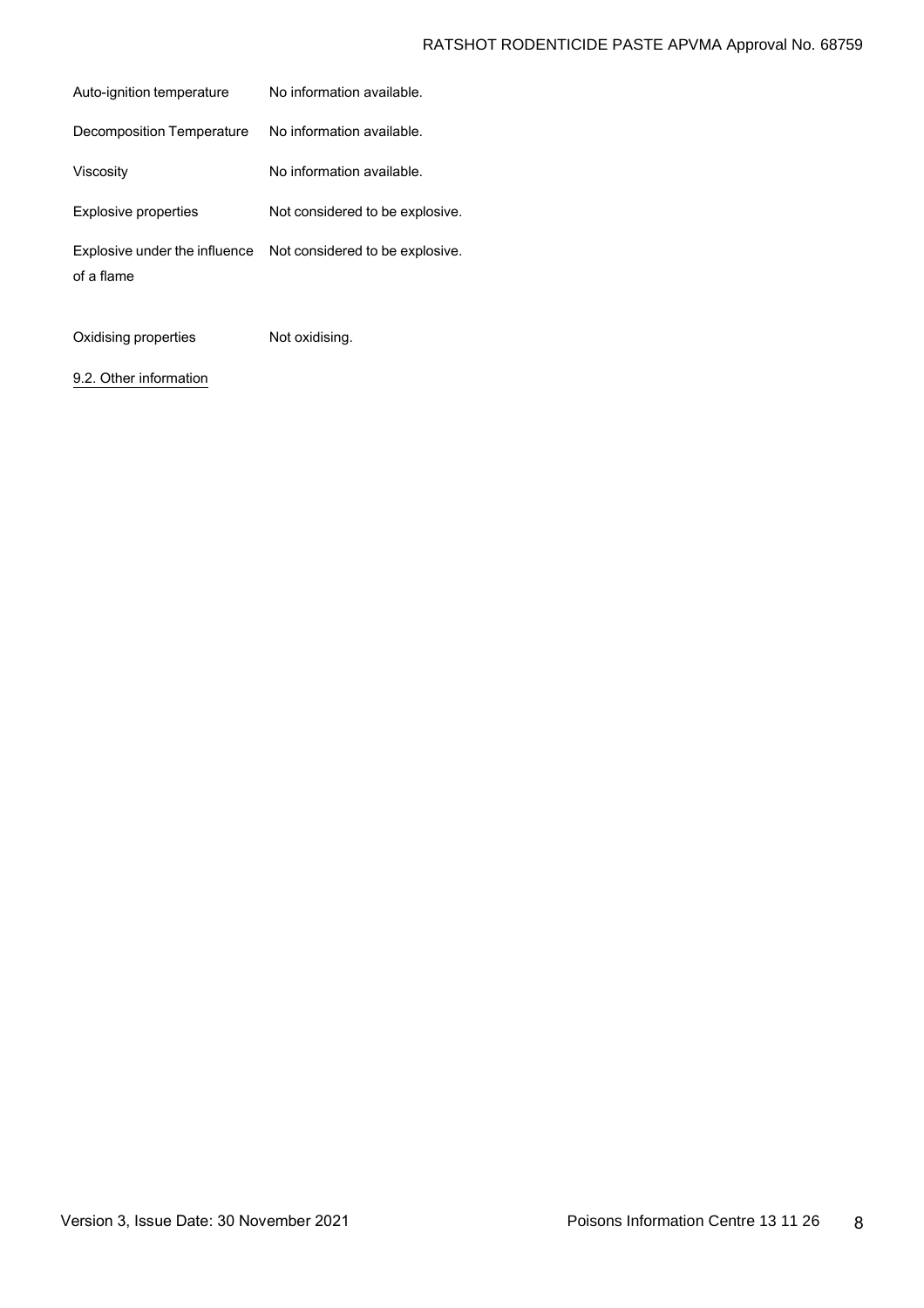| <b>SECTION 10: Stability and reactivity</b> |                                                                                                                        |
|---------------------------------------------|------------------------------------------------------------------------------------------------------------------------|
| 10.1. Reactivity                            |                                                                                                                        |
| Reactivity                                  | There are no known reactivity hazards associated with this product.                                                    |
| 10.2. Chemical stability                    |                                                                                                                        |
| Stability                                   | Stable at normal ambient temperatures and when used as recommended. Stable under the<br>prescribed storage conditions. |
| 10.3. Possibility of hazardous reactions    |                                                                                                                        |
| Possibility of hazardous<br>reactions       | No potentially hazardous reactions known.                                                                              |
| 10.4. Conditions to avoid                   |                                                                                                                        |
| Conditions to avoid                         | There are no known conditions that are likely to result in a hazardous situation.                                      |
| 10.5. Incompatible materials                |                                                                                                                        |
| Materials to avoid                          | Keep away from oxidising materials, heat and flames.                                                                   |
| 10.6. Hazardous decomposition products      |                                                                                                                        |
| Hazardous decomposition                     | Does not decompose when used and stored as recommended. Thermal decomposition or                                       |
| products                                    | combustion products may include the following substances: Harmful gases or vapours.                                    |

| <b>SECTION 11: Toxicological information</b> |                                                                                                |                                     |
|----------------------------------------------|------------------------------------------------------------------------------------------------|-------------------------------------|
| 11.1. Information on toxicological effects   |                                                                                                |                                     |
| Toxicological effects                        | Not regarded as a health hazard under current legislation.                                     |                                     |
| Acute toxicity - oral                        |                                                                                                |                                     |
| Notes (oral LD <sub>50</sub> )               | >2000 mg/kg                                                                                    |                                     |
| Acute toxicity - dermal                      |                                                                                                |                                     |
| Notes (dermal LD <sub>50</sub> )             | >2000 mg/kg                                                                                    |                                     |
| Acute toxicity - inhalation                  |                                                                                                |                                     |
| Notes (inhalation LC <sub>50</sub> )         | >5 mg/l (Dust)                                                                                 |                                     |
| Skin corrosion/irritation                    |                                                                                                |                                     |
| Animal data                                  | Based on available data the classification criteria are not met.                               |                                     |
| Serious eye damage/irritation                |                                                                                                |                                     |
|                                              | Serious eye damage/irritation Based on available data the classification criteria are not met. |                                     |
| Respiratory sensitisation                    |                                                                                                |                                     |
| Respiratory sensitisation                    | Based on available data the classification criteria are not met.                               |                                     |
| Version 3, Issue Date: 30 November 2021      |                                                                                                | Poisons Information Centre 13 11 26 |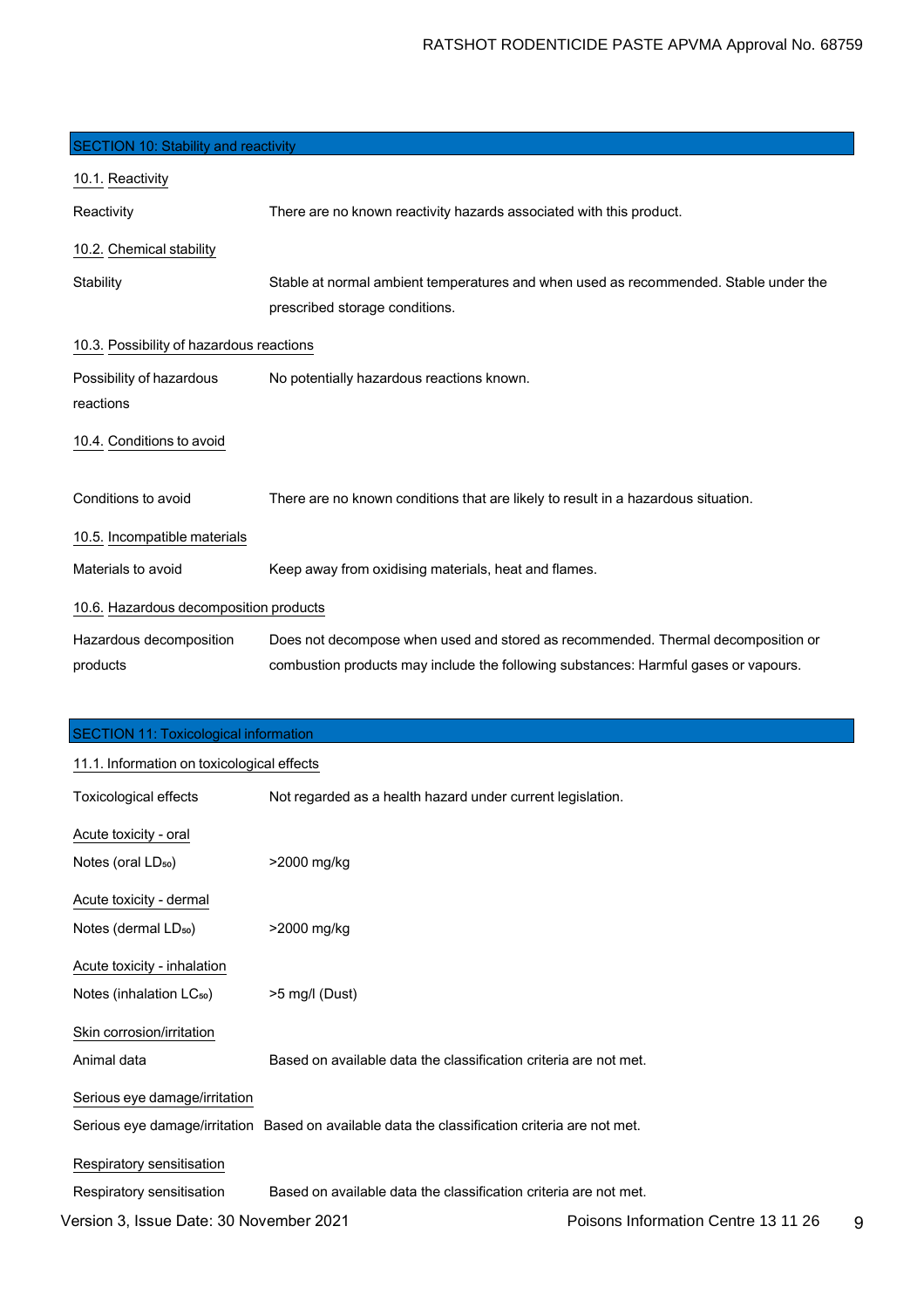# RATSHOT RODENTICIDE PASTE APVMA Approval No. 68759

| Skin sensitisation                                 |                                                                                                                                                                        |
|----------------------------------------------------|------------------------------------------------------------------------------------------------------------------------------------------------------------------------|
| Skin sensitisation                                 | Based on available data the classification criteria are not met.                                                                                                       |
| Germ cell mutagenicity                             |                                                                                                                                                                        |
| Genotoxicity - in vitro                            | Based on available data the classification criteria are not met.                                                                                                       |
| Carcinogenicity                                    |                                                                                                                                                                        |
| Carcinogenicity                                    | Based on available data the classification criteria are not met.                                                                                                       |
| IARC carcinogenicity                               | None of the ingredients are listed or exempt.                                                                                                                          |
| Reproductive toxicity                              |                                                                                                                                                                        |
|                                                    | Reproductive toxicity - fertility Based on available data the classification criteria are not met.                                                                     |
| Reproductive toxicity -<br>development             | Based on available data the classification criteria are not met.                                                                                                       |
| Specific target organ toxicity - single exposure   |                                                                                                                                                                        |
| STOT - single exposure                             | Not classified as a specific target organ toxicant after a single exposure.                                                                                            |
| Specific target organ toxicity - repeated exposure |                                                                                                                                                                        |
| STOT - repeated exposure                           | Not classified as a specific target organ toxicant after repeated exposure.                                                                                            |
| Aspiration hazard                                  |                                                                                                                                                                        |
| Aspiration hazard                                  | Not relevant. Solid.                                                                                                                                                   |
| General information                                | No specific health hazards known. The severity of the symptoms described will vary<br>dependent on the concentration and the length of exposure.                       |
| Inhalation                                         | No specific symptoms known.                                                                                                                                            |
| Ingestion                                          | See section 4 - First Aid                                                                                                                                              |
| Skin contact                                       | Prolonged contact may cause dryness of the skin.                                                                                                                       |
| Eye contact                                        | No specific symptoms known. May be slightly irritating to eyes.                                                                                                        |
| Route of exposure                                  | Ingestion Inhalation Skin and/or eye contact                                                                                                                           |
| Toxicity of ingredients                            | Denatonium Benzoate:<br>LD50 Oral (Rat) = 584 mg/kg<br>LC50 (Rat) 4h: >8.7 mg/l Brodifacoum<br>Acute Oral ≤5mg/kg Acute Dermal ≤50mg/kg<br>Acute Inhalation ≤0.05mg/kg |
| <b>SECTION 12: Ecological information</b>          |                                                                                                                                                                        |

Ecotoxicity Not regarded as dangerous for the environment. However, large or frequent spills may have hazardous effects on the environment.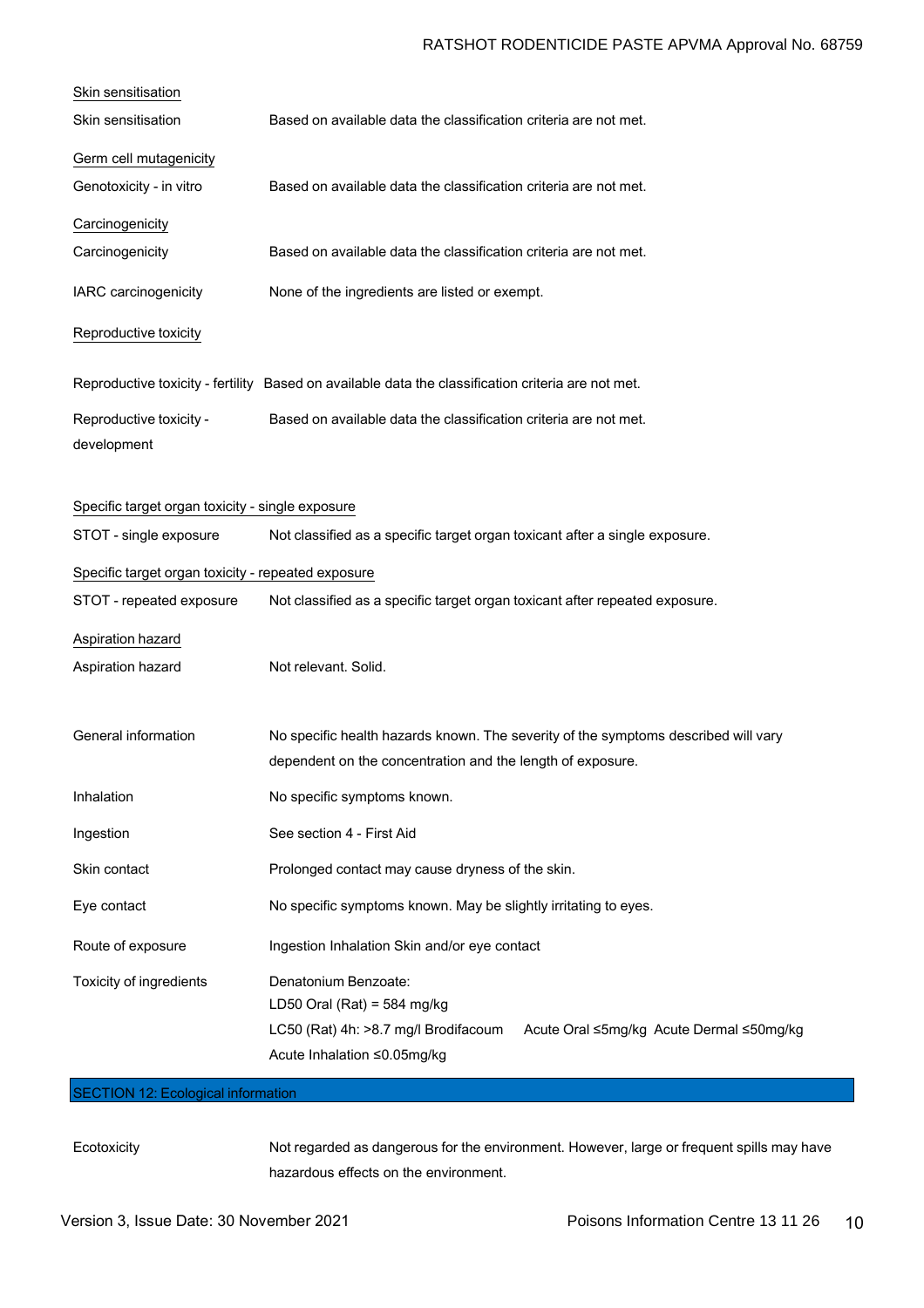| Toxicity                                 | Based on available data the classification criteria are not met.             |  |
|------------------------------------------|------------------------------------------------------------------------------|--|
| 12.2. Persistence and degradability      |                                                                              |  |
|                                          | Persistence and degradability The degradability of the product is not known. |  |
| 12.3. Bioaccumulative potential          |                                                                              |  |
| Bioaccumulative potential                | No data available on bioaccumulation.                                        |  |
| Partition coefficient                    | Not relevant.                                                                |  |
| 12.4. Mobility in soil                   |                                                                              |  |
| Mobility                                 | No data available.                                                           |  |
| 12.5. Results of PBT and vPvB assessment |                                                                              |  |
| 12.6. Other adverse effects              |                                                                              |  |

| Other adverse effects   |                   | Toxic to mammals, including domesticated animals and birds if ingested. Exposure of non- |
|-------------------------|-------------------|------------------------------------------------------------------------------------------|
|                         |                   | target animals should be prevented.                                                      |
| Toxicity of ingredients | <b>Difenacoum</b> | Daphnia EC50/48Hr = 0.91 mg/l Rainbow trout LC50/96Hr = 0.33 mg/l                        |

# SECTION 13: Disposal considerations

| 13.1. Waste treatment methods |                                                                                                                                                                           |
|-------------------------------|---------------------------------------------------------------------------------------------------------------------------------------------------------------------------|
| General information           | This material and its container must be disposed of in a safe way.                                                                                                        |
| Disposal methods              | Dispose of in accordance with applicable regional, national, and local laws and regulations.<br>Dispose of Contaminated packaging as unused product unless fully cleaned. |
| Waste class                   | Waste disposal key number from EWC is 20 01 19 (Pesticides)                                                                                                               |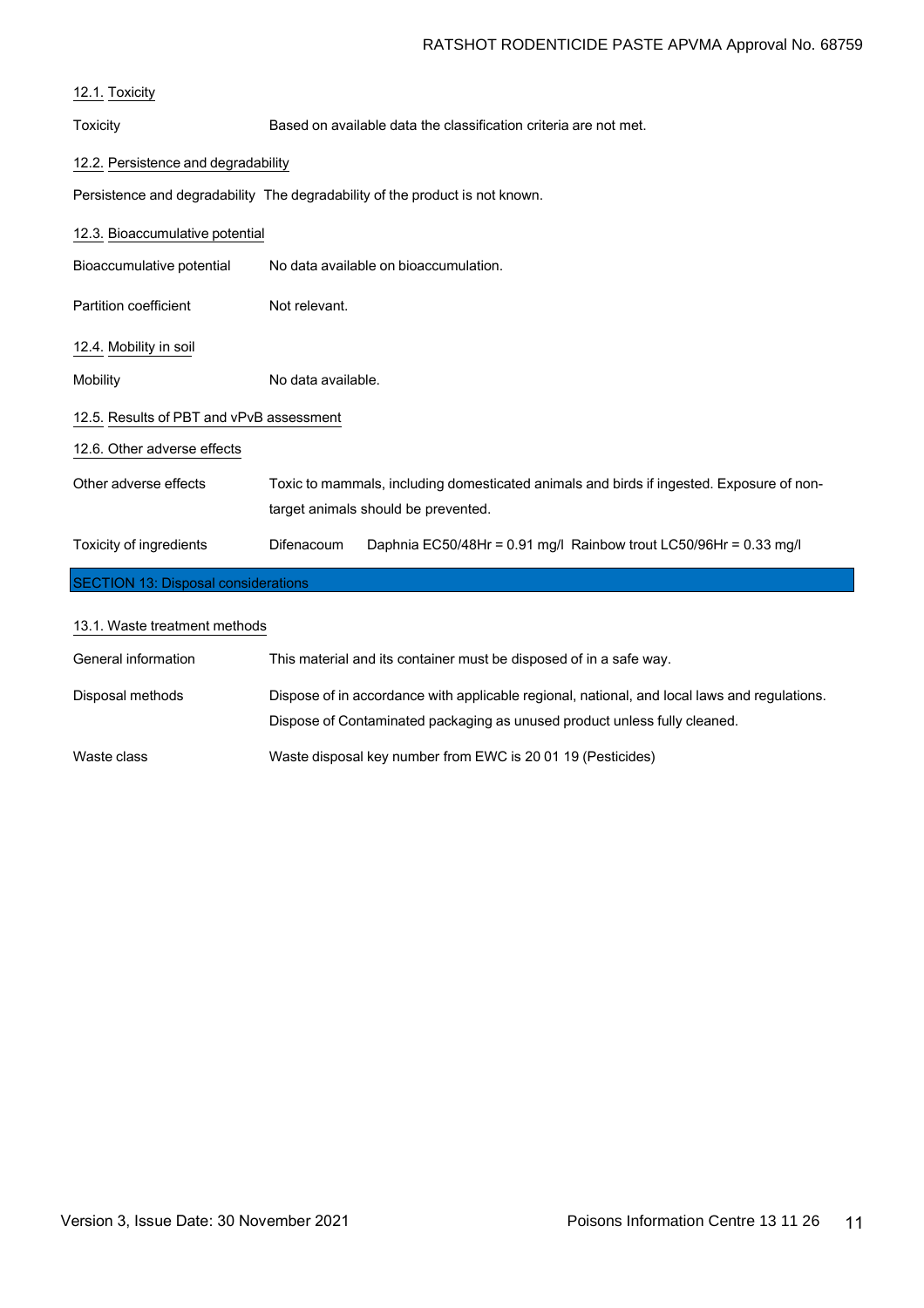#### SECTION 14: Transport information

General The product is not covered by international regulations on the transport of dangerous goods (IMDG, IATA, ADR/RID).

14.1. UN number

Not applicable.

14.2. UN proper shipping name

Not applicable.

14.3. Transport hazard class(es)

No transport warning sign required.

14.4. Packing group

Not applicable.

14.5. Environmental hazards

Environmentally hazardous substance/marine pollutant No.

14.6. Special precautions for user

Not applicable.

14.7. Transport in bulk according to Annex II of MARPOL and the IBC Code

Transport in bulk according to Not applicable. Annex II of MARPOL 73/78 and the IBC Code

#### SECTION 15: Regulatory information

|                      | 15.1. Safety, health and environmental regulations/legislation specific for the substance or mixture |
|----------------------|------------------------------------------------------------------------------------------------------|
| National regulations | Health and Safety at Work etc. Act 1974 (as amended).                                                |
|                      | The Carriage of Dangerous Goods and Use of Transportable Pressure Equipment                          |
|                      | Regulations 2009 (SI 2009 No. 1348) (as amended) ["CDG 2009"].                                       |
|                      | EH40/2005 Workplace exposure limits.                                                                 |

#### 15.2. Chemical safety assessment

No chemical safety assessment has been carried out.

Inventories

EU - EINECS/ELINCS

None of the ingredients are listed or exempt.